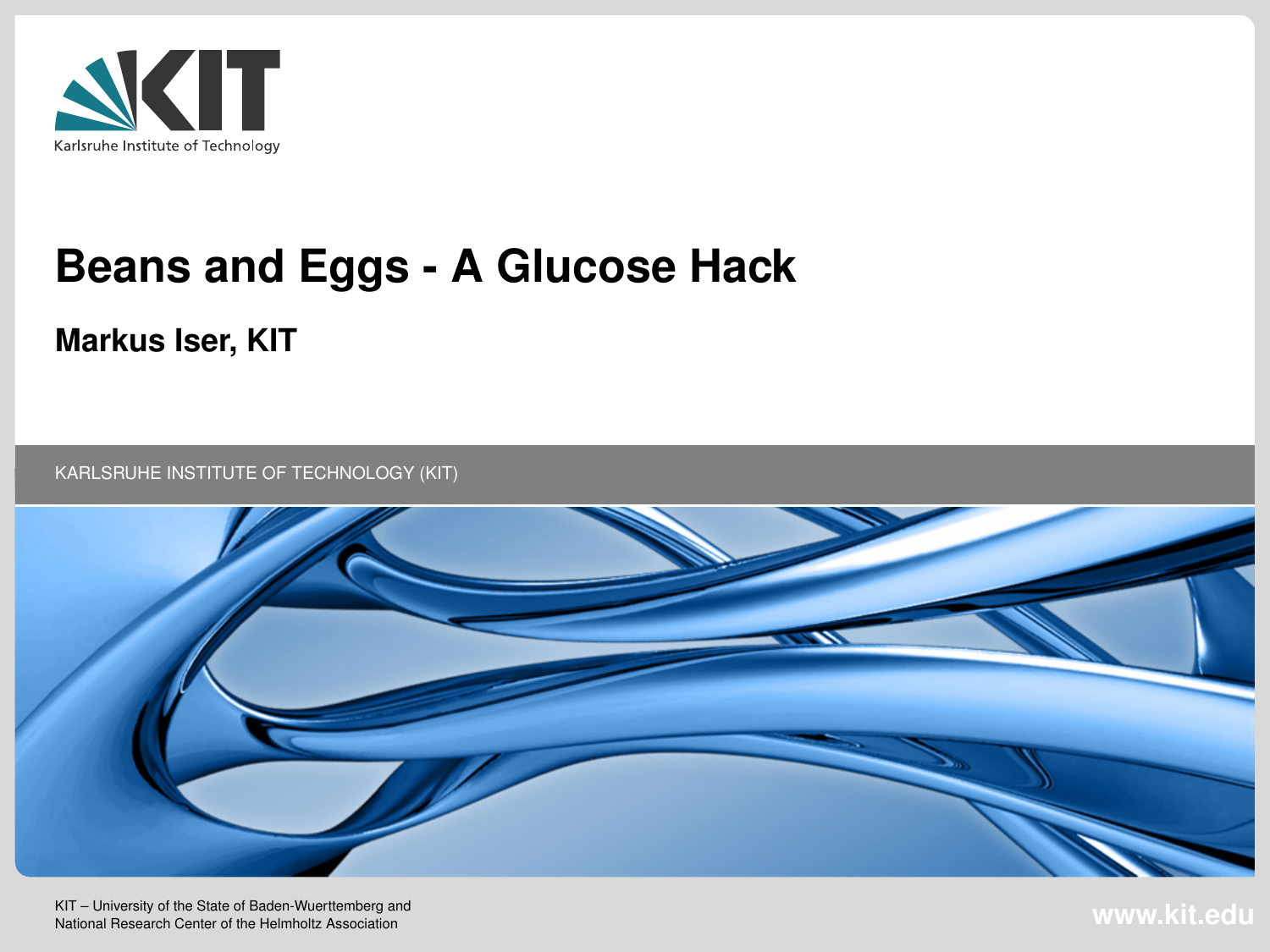## **Gate Recognition before Solving**



- *Idea:* Run gate extraction algorithm before the solve process and make the solver use the extracted information
- *Challenge:* Perform gate extraction in less than 1000 characters of code (at first healthy, later ugly)
- Leave space for code that properly uses that information: In our case we do a variant of input branching (activity initialization)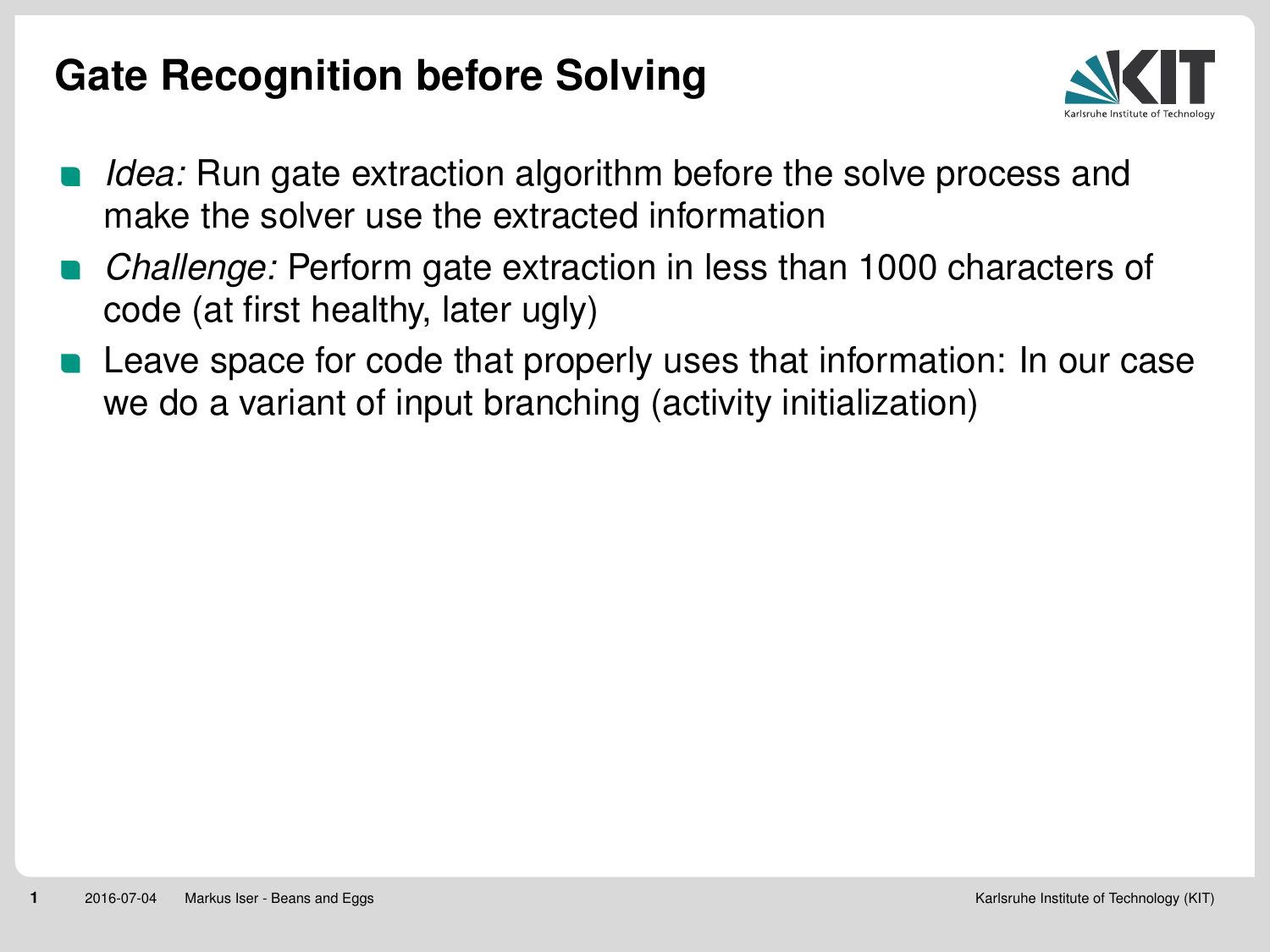## **The other side of the character limit**



```
#define U size()
  #define P(a,b) a.push back(b);
  #define V vector
  typedef Lit L;
  typedef V<L> C;
  typedef V<C*> Z:
  #define A return
  #define Y for(
  #define B int
  #define D if(
  #define 0(f) Y C^* C : f) Y L I : *c)
  B p(L o, C\& a, C\& b) { Y L c : a } Y L d : b } D c := \neg o \& c == \neg d } A 1; A \theta; }
  Bq(Lo, Z& f, Z& g) { Y C* a : f) Y C* b : g) D !p(o, *a, *b)) A 0; A f.O; }
  B r(Z& f, B n) { Y C* c : f) D c->0 != n) A \theta; A 1; }
  void a(Z& F, Z& G, B n) {
    V < B > I(n): V < Z > X(n): CR:
    Y C* c : F) D c->0 == 1) P(R, (*c) [0]) else Y L l : *c) P(X[l.x], c)
    while (R.0) {
      L o = R.back(); R.pop back();
2 2016-07-04 Markus Iser - Beans and Eggs Karlsruhe Institute of Technology (KIT)
```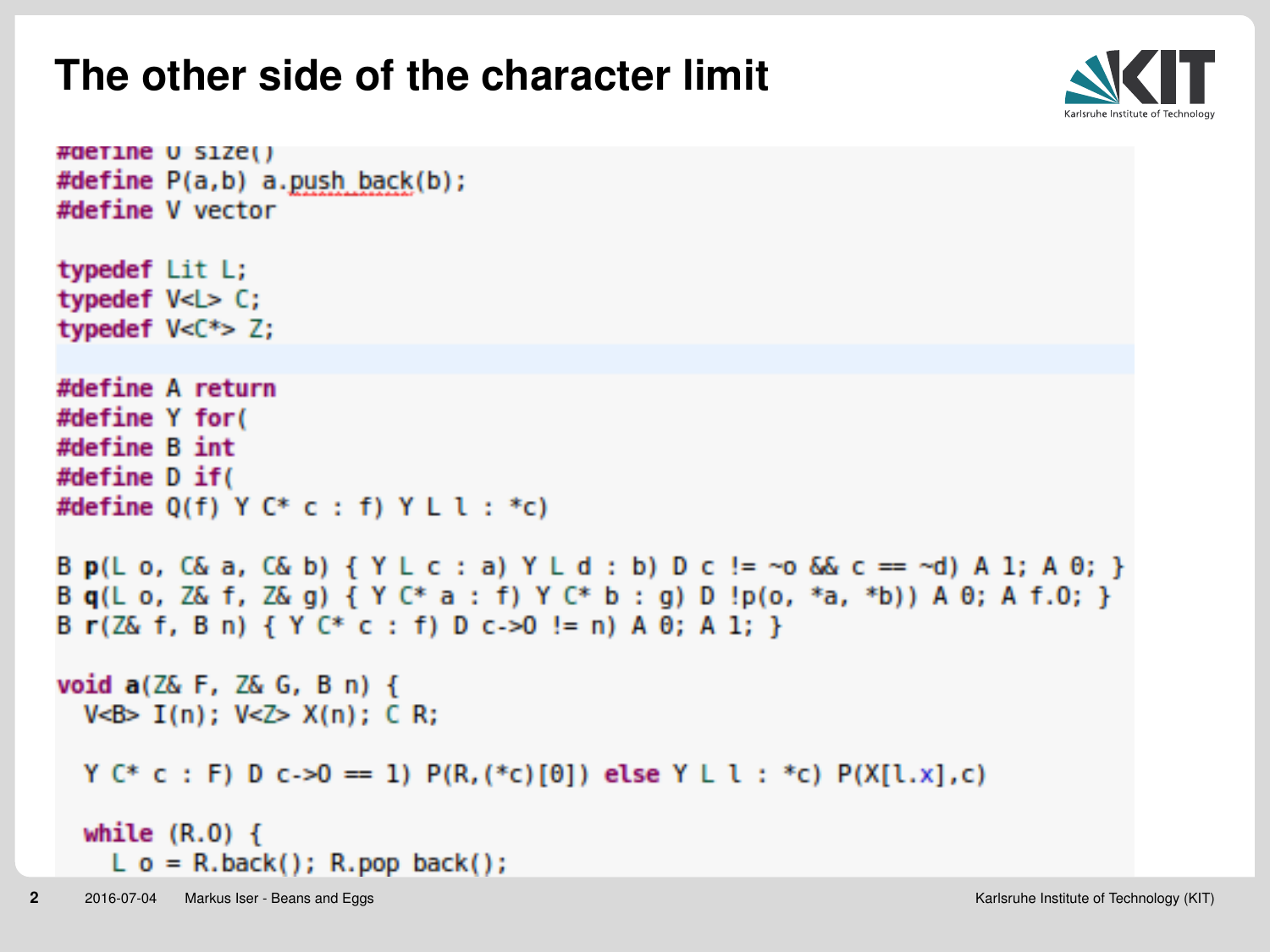## **Core Gate Extraction Algorithm**





Iser, Manthey, Sinz - Recognition of Nested Gates in CNF Formulas (SAT 2015)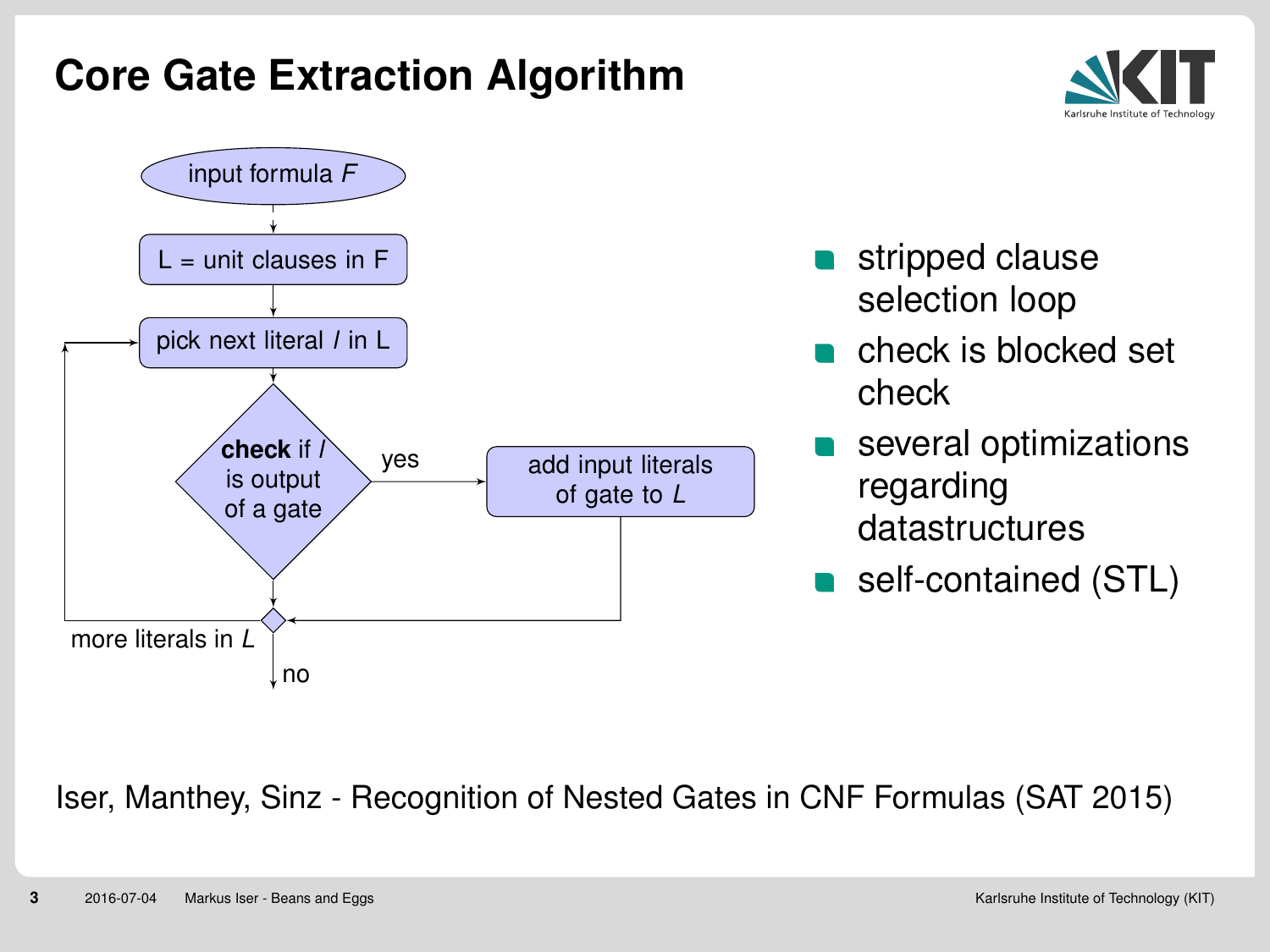## **How to use the information**



- variant of input branching
- initialize activity values for input variables
- favour frequent input variables (occurrence count)

We already had positive results with the method on satisfiable problems in the relational model finder Kodkod (Alloy) in the past (Iser, Sinz, Taghdiri, 2012). Back then we extracted the information from Kodkod's AST.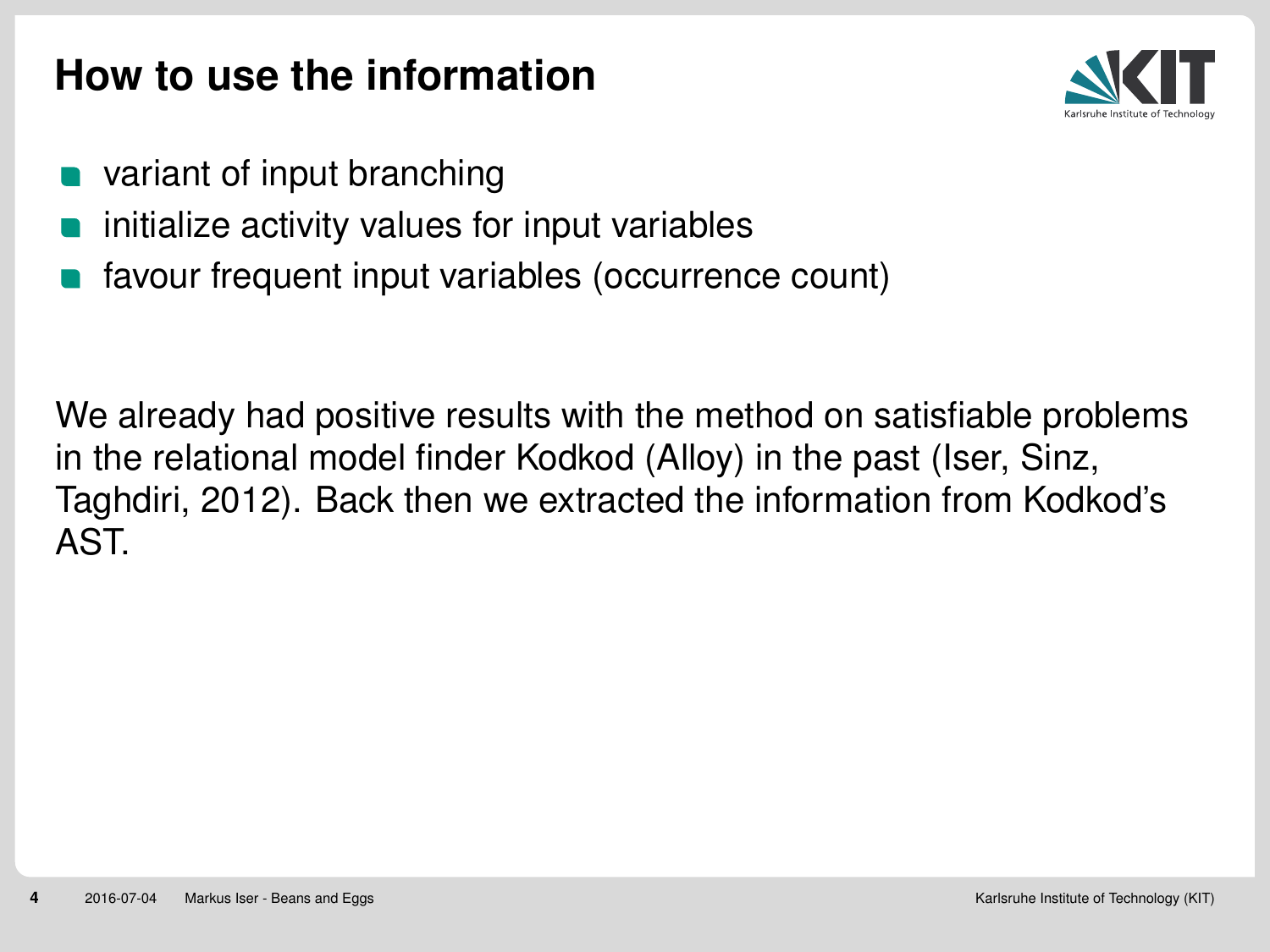## **Positive Result**



In initial experiments with the SAT 2014 Benchmark set we could solve 4 problems more than the reference glucose (175 vs. 179) within 3600*s* timeout.



Runtime Comparison Column a0-i0 and Column a0-i3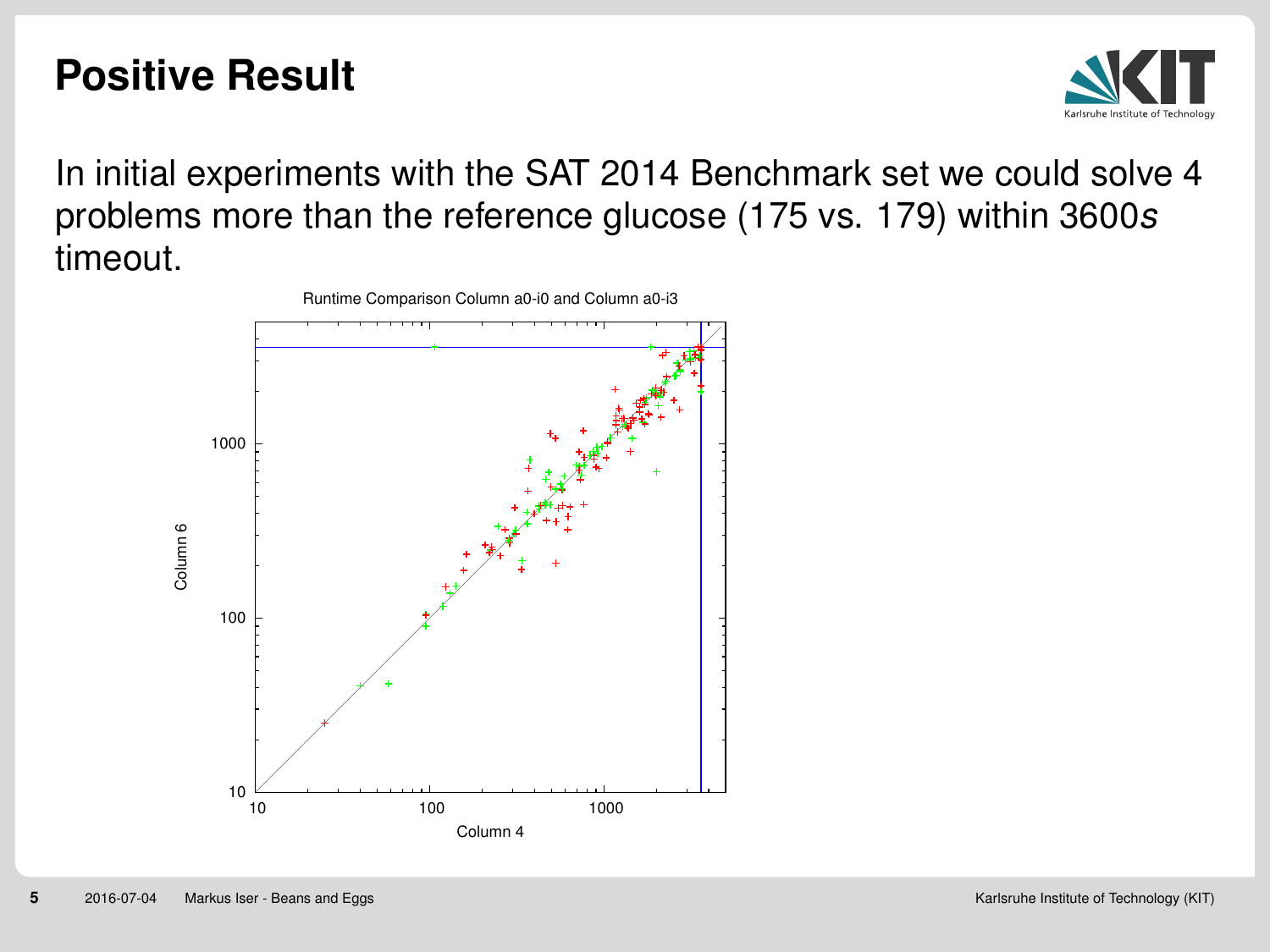## **Negative Result**



- Scaling activity initialization values between 1 and 10 gave very mixed results. Intensification of the initialization by scaling up the value for some problems was uncorrelated with feasibility of all the problems
- **However**, there were some types of problems where the positive effect was more reliable: mostly Rintanen's *planning problems*. Also with an extended set of benchmarks including more of these planning problems the positive effect on runtime remained (1 timeout less, several extreme speedups, from close to timeout to few seconds)
- **BTW**, LeBerre's *strippacking /korf problems* can also be solved faster with input initialization (also korf18), but it works without gate recognition. Just a simple occurrence count for intialization is enough